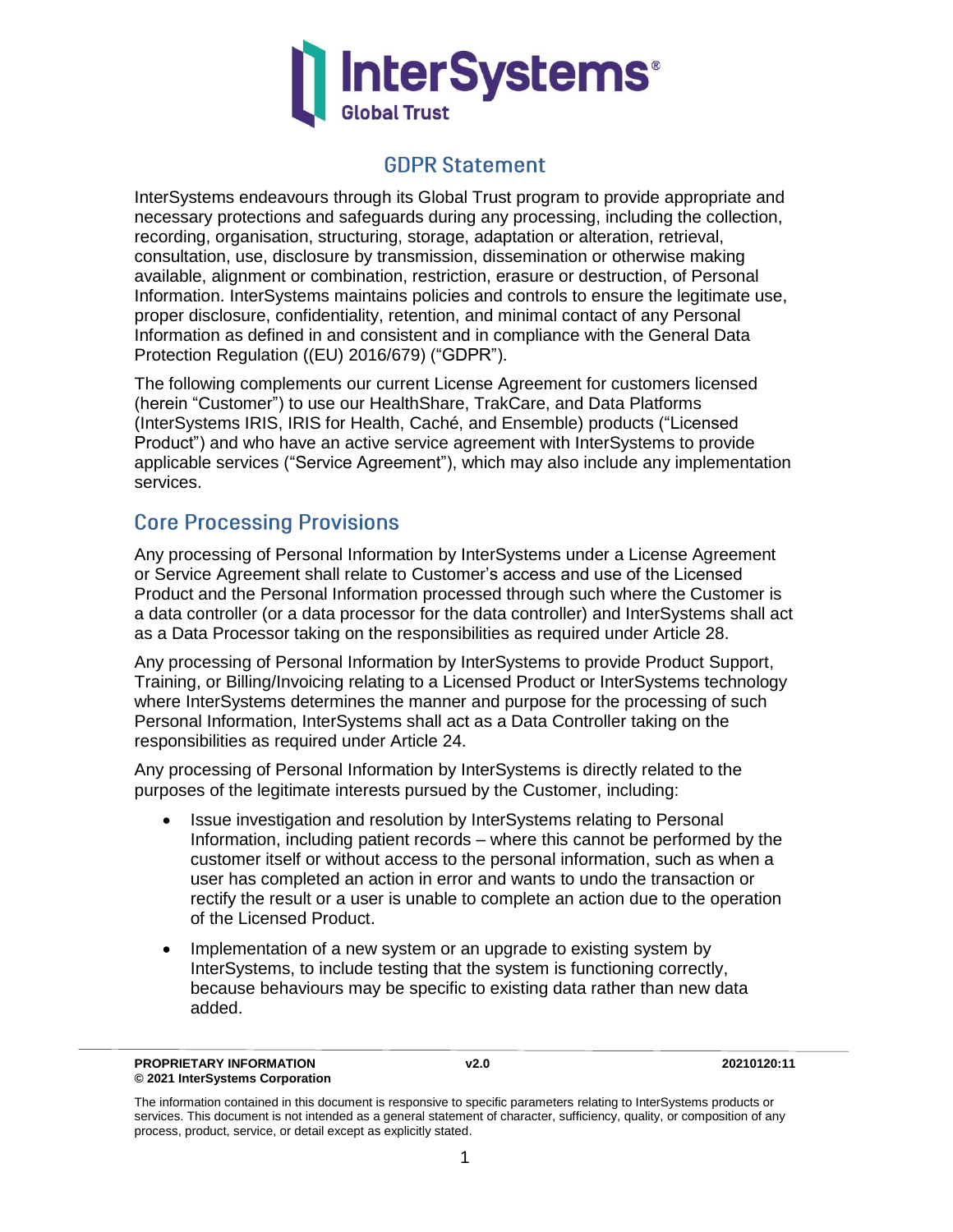- Data migration services from InterSystems, either during implementation for the population of a new live environment with data from a legacy system or for a major upgrade where database version compatibility is an issue.
- Interface testing by InterSystems where the external system does not have a test environment to which to connect.
- InterSystems' support of interfaces between clinical systems and disparate operational support systems with patient data.
- InterSystems' support of national reporting e.g. Commissioning Data Sets.

The duration of any processing of Personal Information by InterSystems shall be for the period of time relevant to the particular purpose for the processing and the delivery of the underlying services to the Customer.

The Personal Information to be processed for such services is:

- 1. For HealthShare (includes Information Exchange, Personal Community, Health Insight, Patient Index, and Health Connect), patient records containing aggregated information from applicable participants in a healthcare community as designated by the Customer queried from the source systems as required and including data elements from primary or acute settings, allergies, medications, lab results, encounter and episode records, social history, care plans, and general alerts.
- 2. For TrakCare (includes Patient Administration System Foundation (plus Extensions), Clinical Information System Foundation (plus Extensions), TrakCare Operational Extensions, and TrakCare for Labs), patient records containing episode and care information from the relevant healthcare provider(s) as designated by the Customer representing the patient chart, family and medical history, lab reports and images, prescriptions and medications, vaccinations, clinical notes, care diagnosis, care and appointment communications, contact and billing information, care and medical alerts, demographics, progress notes, problems, medications, vital signs, and administrative data.
- 3. For Data Platforms (includes InterSystems IRIS, IRIS for Health, Caché, and Ensemble), may include the same data types as for HealthShare and TrakCare, plus any personal data that (i) identifies or can be used to identify, contact or locate an individual, or (ii) that relates to an individual, whose identity can be either directly or indirectly inferred, including any information that is linked or linkable to that individual regardless of any attributes or status of such individual as notified to InterSystems by the Customer.

The information contained in this document is responsive to specific parameters relating to InterSystems products or services. This document is not intended as a general statement of character, sufficiency, quality, or composition of any process, product, service, or detail except as explicitly stated.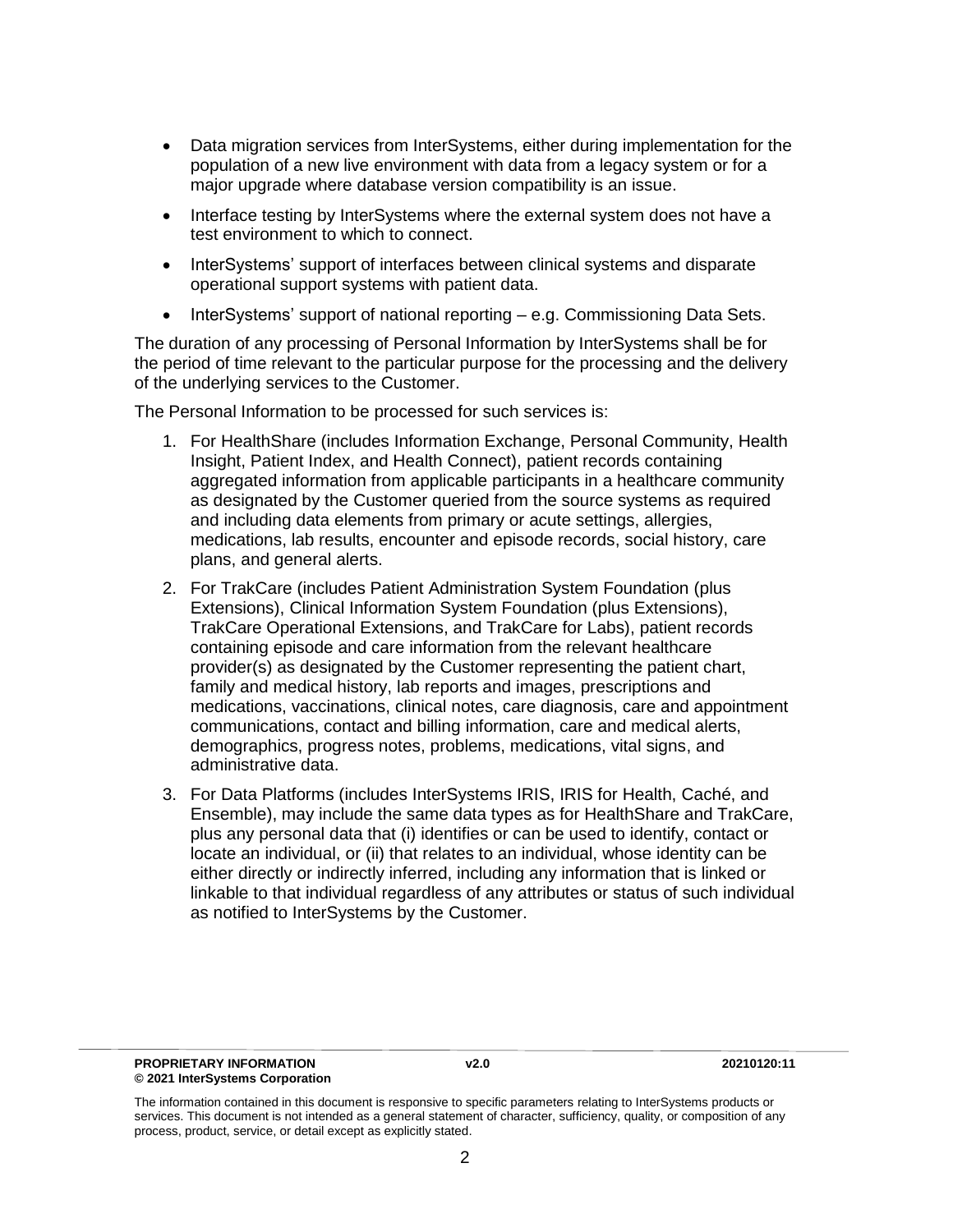## **Our Representations**

With regard to Personal Information for which Customer is the data controller, InterSystems will only act on the written instructions of the Customer;

InterSystems will ensure that our personnel processing the Personal Information are subject to a duty of confidence;

InterSystems will take appropriate measures regarding the security of processing, consistent with the descriptions in the Security Safeguards section below and in a manner that takes into account the nature of the data to be protected, harm that might result from a data breach, relevant technology methodologies and developments impacting the Personal Information, and the direct and indirect costs for implementing such controls;

InterSystems will only engage sub-processors with the prior written consent of the Customer and under a written contract with such sub-processors;

InterSystems will assist the Customer in providing subject access and allowing data subjects to exercise their rights under the GDPR, in circumstances where the Customer cannot do so through their access to the Licensed Product;

As applicable, InterSystems will assist the Customer in meeting its GDPR obligations in relation to the security of the processing, the notification of personal data breaches and data protection impact assessments as they relate to any processing of personal information by InterSystems;

InterSystems will delete or return all personal data to the Customer as requested at the end of the contract;

InterSystems will submit to audits and inspections, excepting any such onsite; provided that such do not interfere or impact InterSystems' obligations of confidentiality under law or contract or disrupt its ordinary course of business;

InterSystems will provide the Customer with the applicable information in InterSystems pocession that Customer needs to ensure that InterSystems and Customer are meeting the obligations for a Processor under Article 28;

InterSystems shall maintain, as currently in force and amended, Standard Contractual Clauses, as adapoted by the European Commission, between InterSystems EU entities, as data exporters, and InterSystems non-EU entities, as data importers, to address an necessary and proper transfers of personal information consistent with Article 46;

InterSystems will notify the Customer promptly if InterSystems is asked by the Customer to do something infringing the GDPR or other data protection law of the EU or a member state; and

InterSystems shall appoint a Data Protection Officer consistent with Article 37 and designate that Ken Mortensen shall serve in that role on behalf of InterSystems and all of its affiliates and branch offices around the world with the authority to take any and all actions in connection with data protection matters, including privacy and security.

The information contained in this document is responsive to specific parameters relating to InterSystems products or services. This document is not intended as a general statement of character, sufficiency, quality, or composition of any process, product, service, or detail except as explicitly stated.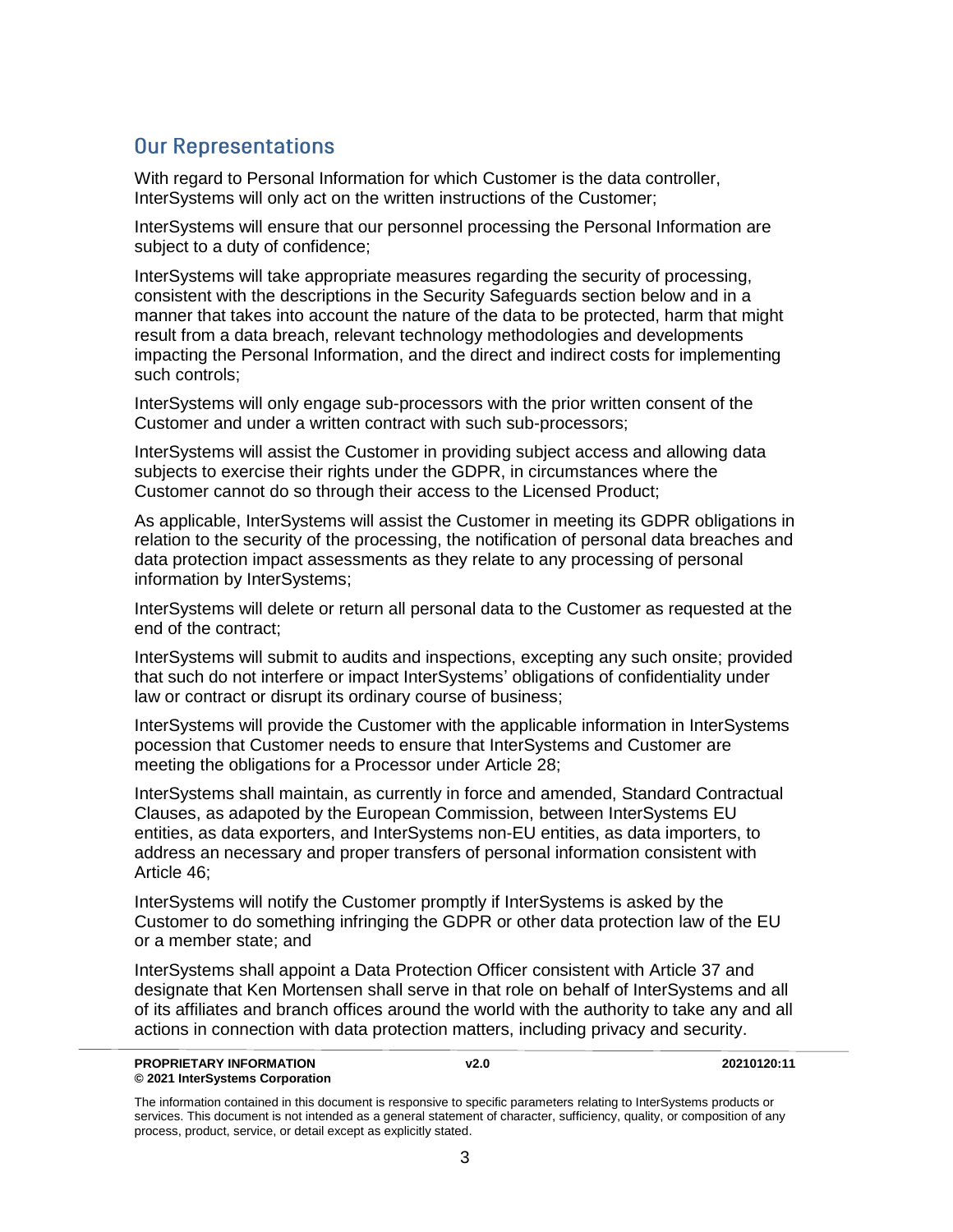

InterSystems Corporation One Memorial Drive Cambridge, MA 02142-1356 Main: +1617 621 0600 Support: +1 617 621 0700 InterSystems.com

# **Protections and Safeguards**

InterSystems commits to its Global Trust program by providing appropriate and necessary protections and safeguards to ensure the legitimate use, proper disclosure, and minimal contact of any Personal Information, which, for InterSystems, encompasses the legal and regulatory definitions of personal data, whether InterSystems is a Covered Business, Personal Information Processor, Data Controller, Data Processor, Business Associate, or Covered Entity, to include any and all information or data (regardless of format) that (i) identifies or can be used to identify, contact or locate an individual, or (ii) that relates to an individual, whose identity can be either directly or indirectly inferred, including any information that is linked or linkable to that individual regardless of any attributes or status of such individual.

Our [Global Trust Data Protection, Privacy & Security Policy](https://www.intersystems.com/GTDPPS) uses a framework of controls based on ISO, HIPAA, NIST, APEC CBPR, and EU DPD/GDPR requirements. InterSystems designs and uses controls relevant to manage the confidentiality, integrity, and availability of Personal Information using the ISO 27001/2 standard so that the specific privacy, security, and business objectives of InterSystems and our customers are met. InterSystems takes a holistic, coordinated view of the privacy and security risks in order to implement a comprehensive suite of controls and measures under the overall framework of a coherent management system.

## **Customer Obligations**

Customer shall abide by the InterSystems [Information Sharing Terms](https://www.intersystems.com/ISCIST) to ensure appropriate and necessary protections and safeguards of Personal Information in the Customer's interactions with InterSystems, including the Customer providing a fill out [Rules of Engagement](https://www.intersystems.com/wp-content/uploads/2019/03/DPA_Rules_of_Engagement-FILL-IN.pdf) form under the **End User Data Processing Agreement** to make InterSystems properly aware of any Personal Information from the Customer to be shared with and used by InterSystems.

Customer will only provide Personal Information to InterSystems when strictly required for the purposes of the License and Service Agreement and in full compliance with the GDPR and applicable data protection law;

Customer will provide only the minimum necessary Personal Information relevant to the License and Service Agreement and the specific services carried out by InterSystems at any time under the License and Service Agreement;

Customer will not ask or require InterSystems to process Personal Information in a manner in which the Customer could not do as a data controller or a data processor for another data controller or otherwise in a manner inconsistent with GDPR or other applicable law;

The information contained in this document is responsive to specific parameters relating to InterSystems products or services. This document is not intended as a general statement of character, sufficiency, quality, or composition of any process, product, service, or detail except as explicitly stated.